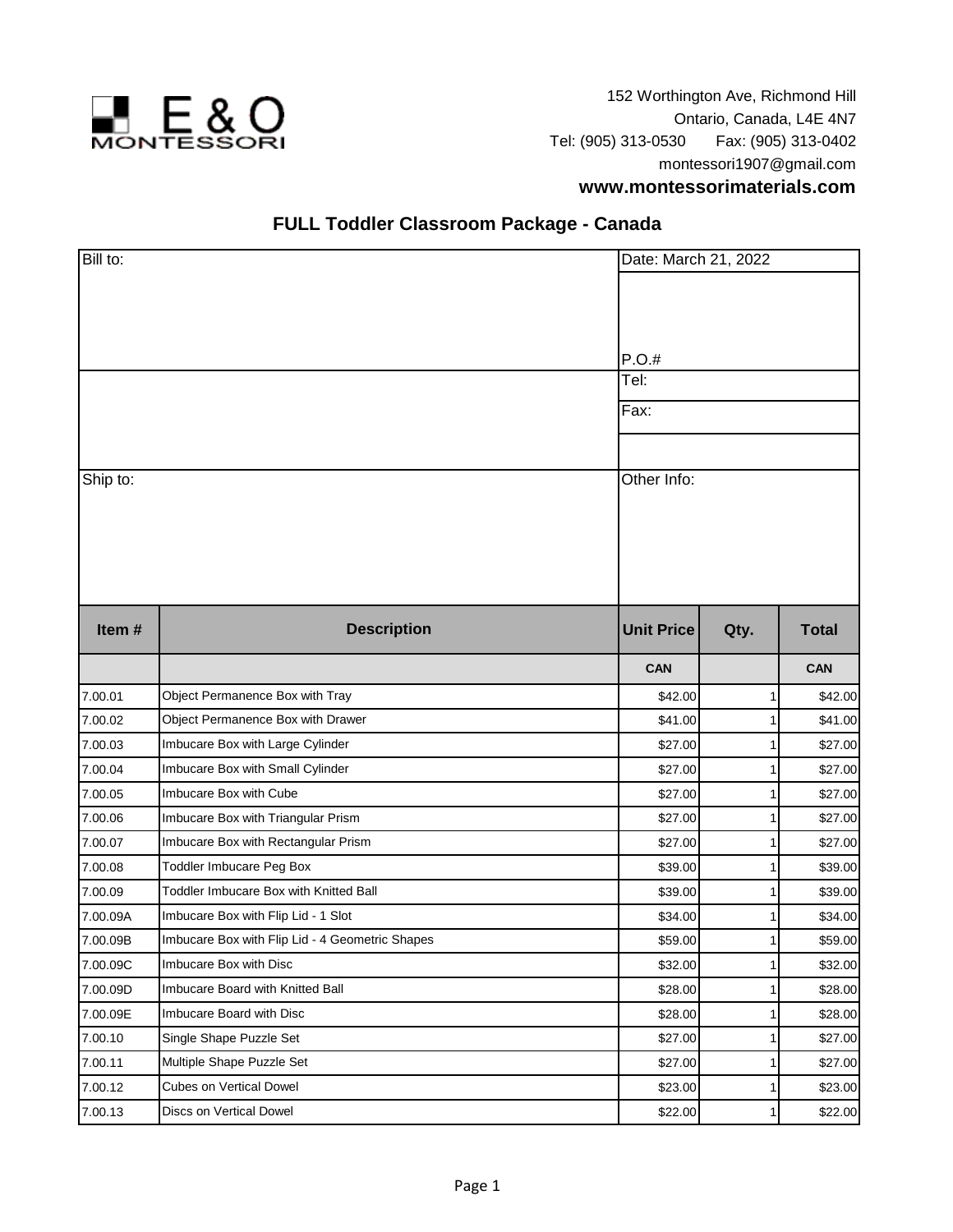| 7.00.14  | Discs on Horizontal Dowel                                  | \$23.00  | $\mathbf{1}$    | \$23.00  |
|----------|------------------------------------------------------------|----------|-----------------|----------|
| 7.00.14A | Shape Sorter on 3 Vertical Dowels                          | \$39.00  | 1               | \$39.00  |
| 7.00.15  | Coloured Discs on 3 Coloured Dowels                        | \$17.00  | 1               | \$17.00  |
| 7.00.15A | Three Discs on a Vertical Dowel                            | \$18.00  | 1               | \$18.00  |
| 7.00.15B | Four Balls on Small Pegs                                   | \$24.00  | $\mathbf{1}$    | \$24.00  |
| 7.00.16  | Horizontal Dowel - Straight                                | \$46.00  | 1               | \$46.00  |
| 7.00.16A | Horizontal Dowel - Wooden                                  | \$23.00  | 1               | \$23.00  |
| 7.00.17  | Horizontal Dowel - Serpentine                              | \$46.00  | 1               | \$46.00  |
| 7.00.18  | Toddler Box with Bins                                      | \$49.00  | 1               | \$49.00  |
| 7.00.18A | Fabric Winder                                              | \$62.00  | 1               | \$62.00  |
| 7.00.19  | <b>Nesting Boxes</b>                                       | \$56.00  | 1               | \$56.00  |
| 7.00.20  | <b>Toddler Box with Sliding Discs</b>                      | \$49.00  | 1               | \$49.00  |
| 7.00.21  | <b>Toddler Box with Returning Discs</b>                    | \$62.00  | $\mathbf{1}$    | \$62.00  |
| 7.00.24  | Twist & Sort                                               | \$17.00  | 1               | \$17.00  |
| 7.00.25  | Wooden Box with Sliding Lid                                | \$34.00  | 1               | \$34.00  |
| 7.00.26  | 3D Object Fitting Exercise with Tray                       | \$95.00  | 1               | \$95.00  |
| 7.00.30  | Toddler Cylinder Blocks - Set of 3                         | \$89.00  | 1               | \$89.00  |
| 7.00.32  | Toddler Cylinder Blocks - Set of 4 (with 4 cylinders each) | \$320.00 | $\mathbf{1}$    | \$320.00 |
| 7.00.35  | <b>Toddler Pink Tower</b>                                  | \$64.00  | 1               | \$64.00  |
| 7.00.36  | <b>Toddler Brown Stair</b>                                 | \$98.00  | 1               | \$98.00  |
| 7.00.39  | Dressing Frame Stand For 5 Frames - Toddler                | \$79.00  | 1               | \$79.00  |
| 7.00.40  | Infant Toddler Dressing Frame: Snapping                    | \$38.00  | 1               | \$38.00  |
| 7.00.41  | Infant Toddler Dressing Frame: Velcro                      | \$38.00  | 1               | \$38.00  |
| 7.00.42  | Infant Toddler Dressing Frame: 3 Buttons                   | \$38.00  | 1               | \$38.00  |
| 7.00.43  | Infant Toddler Dressing Frame: Large Zipper                | \$38.00  | 1               | \$38.00  |
| 7.00.44  | Infant Toddler Dressing Frame: Buckling                    | \$38.00  | $\mathbf{1}$    | \$38.00  |
| 1.11.01  | Jumbo Wooden Button (8.5cm)                                | \$15.00  | 1               | \$15.00  |
| 1.02     | Large Wooden Tongs                                         | \$23.00  |                 | \$23.00  |
| 1.02.01  | Jumbo Tweezers, Set of 12                                  | \$25.00  |                 | \$25.00  |
| 1.02.04  | <b>Twisty Droppers</b>                                     | \$25.00  | 1               | \$25.00  |
| 1.02.05  | <b>Tri-Grip Tongs</b>                                      | \$24.00  | $\mathbf{1}$    | \$24.00  |
| 1.05.05  | Medium Wooden Tray with Cutout Handles                     | \$22.00  | 6               | \$132.00 |
| 1.05.1A  | Small Wooden Tray                                          | \$19.00  | 5               | \$95.00  |
| 1.05.4 A | Small Wooden Tray with Cutout Handles                      | \$17.00  | 10 <sup>1</sup> | \$170.00 |
| 1.06.08  | <b>Toddler Apron</b>                                       | \$22.00  | 1               | \$22.00  |
| 1.07.10  | Dust, Sweep & Mop Set with Wooden Stand                    | \$57.00  |                 | \$57.00  |
| 1.09.01D | Wooden Toddler Cloth Washing Stand                         | \$360.00 | 1               | \$360.00 |
| 1.09.02  | Wooden Washboard                                           | \$59.00  | 1               | \$59.00  |
| 7.02.01  | Construction Vehicle Wooden Play Set                       | \$38.00  | 1               | \$38.00  |
| 7.102.02 | Wooden Town Vehicles                                       | \$38.00  | 1               | \$38.00  |
| 7.11     | Learn to Count                                             | \$21.00  | 1               | \$21.00  |
| 7.11.01  | Snap-n-Learn Letter Llamas                                 | \$28.00  | $\mathbf{1}$    | \$28.00  |
| 7.12     | Sort Colors & Shapes                                       | \$25.00  | 1               | \$25.00  |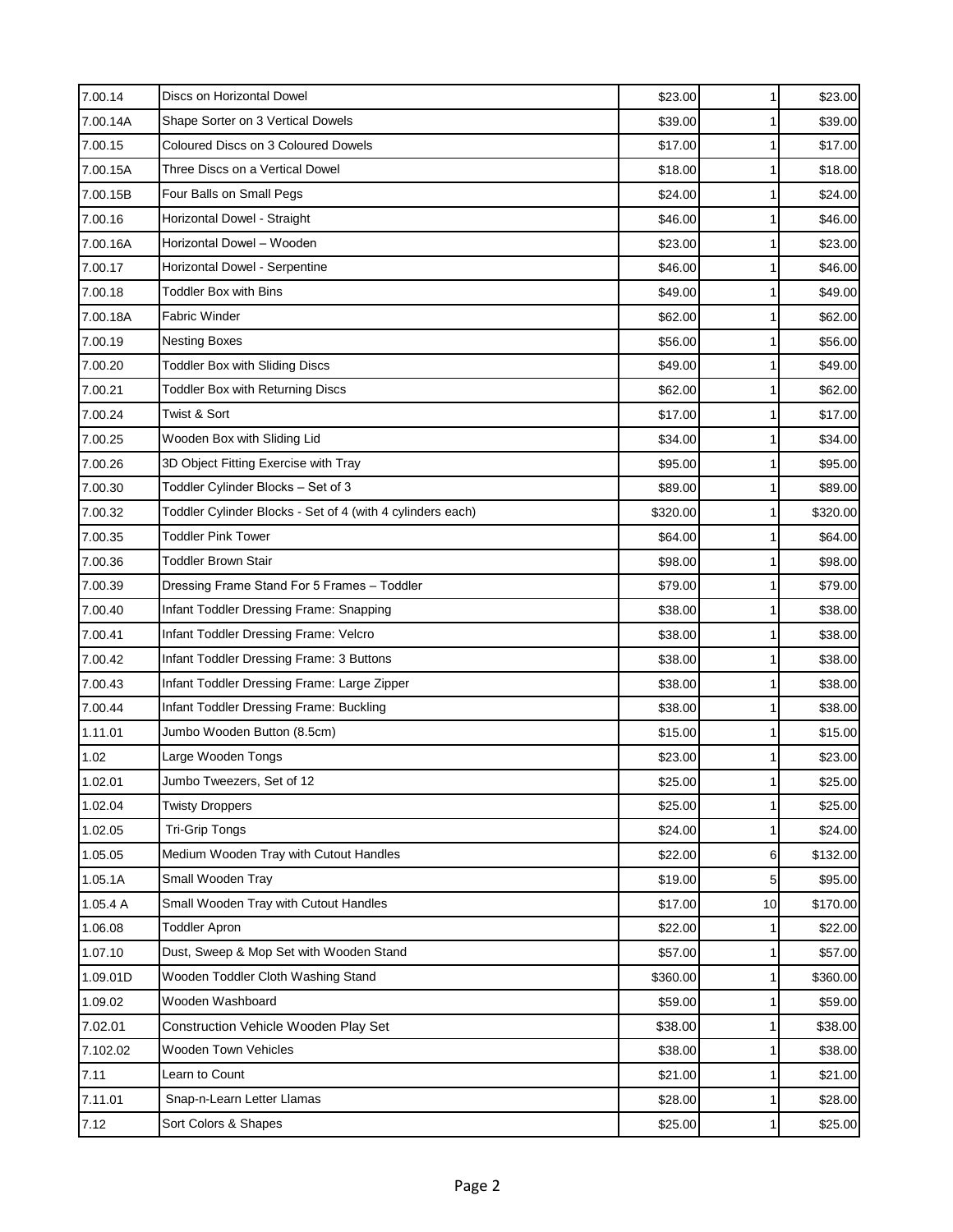| 7.12.01  | Stack & Sort Board                                  | \$23.00  | $\mathbf{1}$ | \$23.00  |
|----------|-----------------------------------------------------|----------|--------------|----------|
| 7.13.01  | Multiple Shape Blocks with Tray                     | \$52.00  | 1            | \$52.00  |
| 7.14     | Stacking Tower - 9 pieces                           | \$36.00  | 1            | \$36.00  |
| 7.15.01  | Color and Shape Assorting Board                     | \$14.00  | 1            | \$14.00  |
| 7.23     | Geo Beads                                           | \$24.00  | 1            | \$24.00  |
| 7.23.01  | Fish Bowl Jumbo Knob Puzzle                         | \$13.00  | 1            | \$13.00  |
| 7.23.02  | Safari Jumbo Knob Puzzle                            | \$14.00  | 1            | \$14.00  |
| 7.23.03  | Barnyard Animals Jumbo Knob Puzzle                  | \$14.00  | 1            | \$14.00  |
| 7.23.04  | House Pets Jumbo Knob Puzzle                        | \$14.00  | 1            | \$14.00  |
| 7.23.05  | Wooden Hands Puzzle                                 | \$19.00  | 1            | \$19.00  |
| 7.23.07  | Tractor, Lift-out Puzzle                            | \$17.00  | 1            | \$17.00  |
| 7.23.08  | Touch and Feel Wooden Puzzle                        | \$19.00  |              | \$19.00  |
| 7.24.01  | Bear Wooden Layer Puzzle                            | \$17.00  | 1            | \$17.00  |
| 7.24.02  | Vehicles Wooden Layer Puzzle                        | \$17.00  | 1            | \$17.00  |
| 7.25.01  | Cat, Wooden Puzzle                                  | \$15.00  | 1            | \$15.00  |
| 7.25.02  | Dog, Wooden Puzzle                                  | \$15.00  | 1            | \$15.00  |
| 7.26b    | <b>Bear Puzzle</b>                                  | \$15.00  | 1            | \$15.00  |
| 7.33     | <b>Twisted Blocks</b>                               | \$36.00  | $\mathbf{1}$ | \$36.00  |
| 7.39.01  | <b>Balancing Chairs</b>                             | \$37.00  | 1            | \$37.00  |
| 7.39.03  | Dolphin Balancing Game                              | \$25.00  | 1            | \$25.00  |
| 7.45     | Toddler Texture Squares - 10 pairs                  | \$49.00  |              | \$49.00  |
| 7.47     | Wooden Board with Locks & Latches                   | \$34.00  | 1            | \$34.00  |
| 7.47.02  | Wooden House with Locks & Keys                      | \$58.00  | 1            | \$58.00  |
| 7.48.01  | <b>Animal Habitats Puzzle</b>                       | \$12.00  | 1            | \$12.00  |
| 7.48.02  | Animal Homes Puzzle                                 | \$12.00  |              | \$12.00  |
| 7.48.04  | Who Eats What?                                      | \$12.00  | 1            | \$12.00  |
| 7.31     | Water Blocks                                        | \$56.00  |              | \$56.00  |
| 7.51.4   | Large Fruits - Set of 9                             | \$38.00  | 1            | \$38.00  |
| 7.51.05  | arge Vegetables - Set of 7                          | \$38.00  |              | \$38.00  |
| 7.52.01  | Ball Tracker                                        | \$185.00 | 1            | \$185.00 |
| 7.52.03  | Giant Toddler Wooden Gear                           | \$460.00 | 1            | \$460.00 |
| 7.52.03A | Cogwheel Game                                       | \$15.00  |              | \$15.00  |
| 7.52.04  | Wooden Wall Panel with Locks and Latches 70 x 70 cm | \$440.00 |              | \$440.00 |
| 7.52.04A | Wooden Box with Locks and Latches                   | \$89.00  | 1            | \$89.00  |
| 7.52.05  | Wooden Wall Panel with Geometric Solids and Mirrors | \$488.00 | 1            | \$488.00 |
| 7.52.06  | Wooden Wall Panel for Colour Matching               | \$460.00 | $\mathbf{1}$ | \$460.00 |
| 7.52.10  | Wooden Wall Panel - Different Movements             | \$410.00 | 1            | \$410.00 |
| 7.52.12  | Wooden Wall Panel - Stereagnostic Sense             | \$420.00 | $\mathbf{1}$ | \$420.00 |
| 7.53.01  | Wooden Toddler Montessori Staircase                 | \$990.00 | $\mathbf{1}$ | \$990.00 |
| 7.53.03  | Wooden Balancing Beam                               | \$540.00 | $\mathbf{1}$ | \$540.00 |
| 7.55.02  | Gross Motor - Wooden Cube A. 45 x 45 x 45 cm        | \$250.00 |              | \$250.00 |
| 7.55.03  | Gross Motor - Wooden Cube B. 45 x 45 x 45 cm        | \$250.00 | 1            | \$250.00 |
| 7.55.05  | Gross Motor - Wooden Cube C. 45 x 45 x 45 cm        | \$250.00 | 1            | \$250.00 |